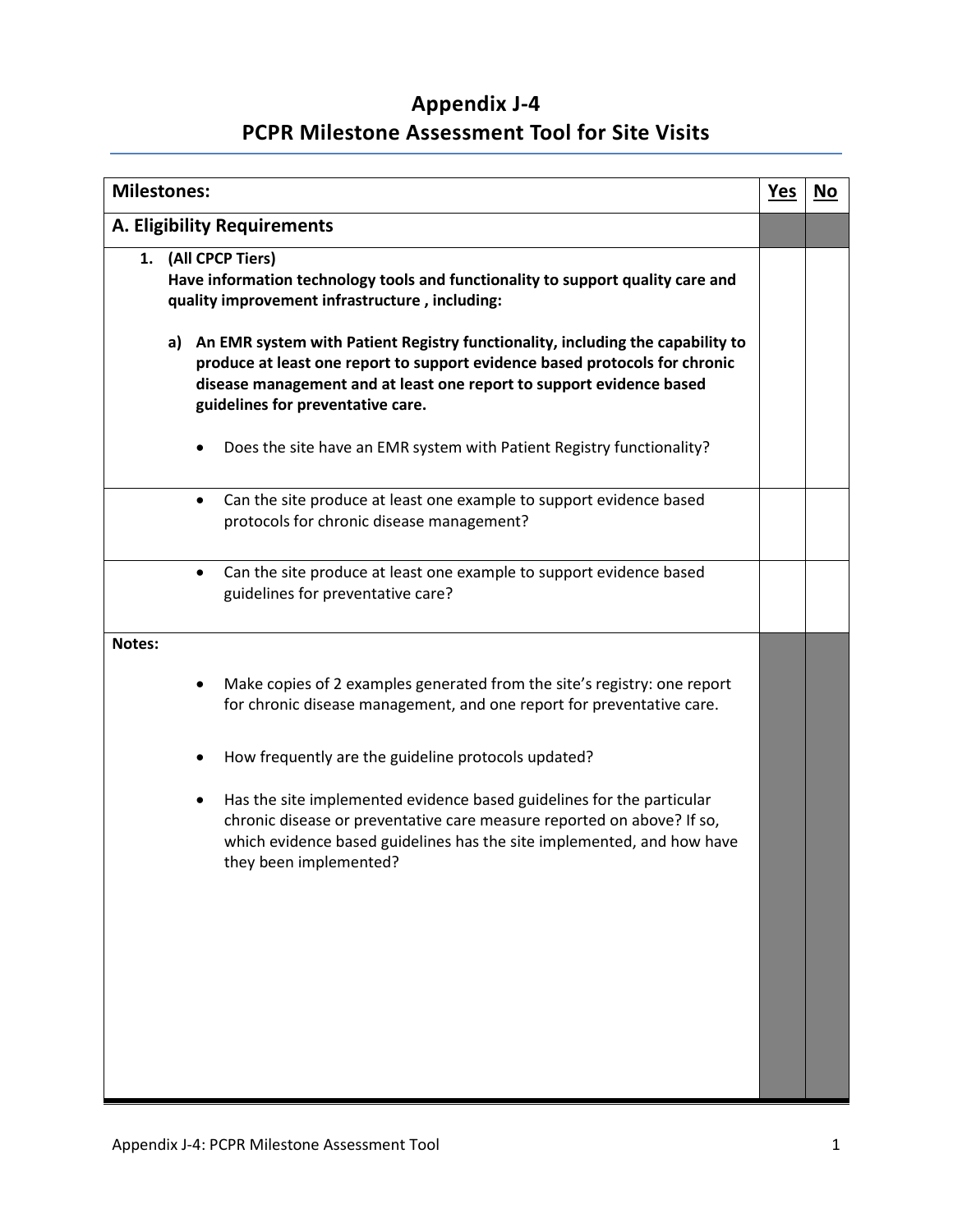|        | b) An information technology system that provides documentation of treatment<br>plans, through a visit, note, or another mechanism.                                              |  |
|--------|----------------------------------------------------------------------------------------------------------------------------------------------------------------------------------|--|
|        | Does the site have an IT system that provides documentation of treatment<br>plans?                                                                                               |  |
| Notes: | Make a copy of a treatment plan.<br>What mechanism does the site use to document treatment plans?<br>Does the site provide panel enrollees with a copy of their treatment plans? |  |
|        |                                                                                                                                                                                  |  |
|        | c) An EMR system with the capacity to identify and assign a Primary Care<br>Provider, to each Panel Enrollee.                                                                    |  |
|        | Does the site have an EMR system with the capacity to assign and<br>document a Primary Care Provider (PCP) to each panel enrollee?                                               |  |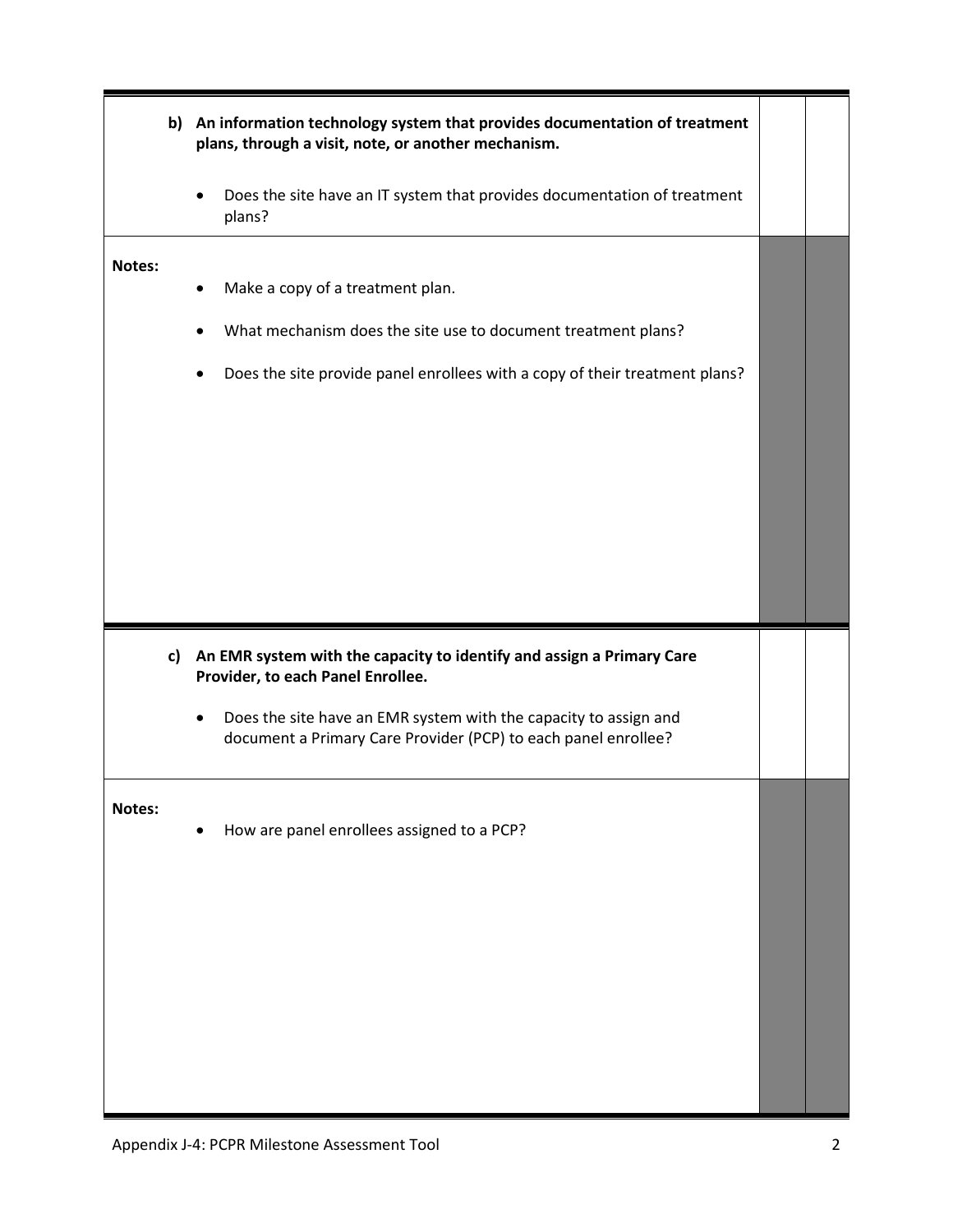| 2.     | (All CPCP Tiers)                                                                                                                                                                                                                     |  |
|--------|--------------------------------------------------------------------------------------------------------------------------------------------------------------------------------------------------------------------------------------|--|
|        | Have the ability to provide Panel Enrollees with access, by phone or in person, at<br>all times (24 hours per day / 7 days per week) to a provider that has prescribing<br>authority and access to Panel Enrollees' medical records. |  |
|        | Does the site currently provide panel enrollees with 24/7 access to a provider<br>that has prescribing authority and access to Panel Enrollees' medical records?                                                                     |  |
| Notes: | How does the site guarantee that panel enrollees have 24/7 access to a<br>provider?                                                                                                                                                  |  |
|        | Is 24/7 access available in person, over the phone, via email, or through<br>another mechanism?                                                                                                                                      |  |
|        | Confirm that providers' access to panel enrollees' medical records is done<br>through secure mechanisms.                                                                                                                             |  |
|        |                                                                                                                                                                                                                                      |  |
|        |                                                                                                                                                                                                                                      |  |
|        | 3. (CPCP Tier 2 and 3 only)<br>Maintain a master's or doctoral level Behavioral Health Provider who is co-<br>located at each site, for no less than 40 hours per week.                                                              |  |
|        | Does the site have a master's or doctoral level Behavioral Health Provider who<br>is co-located at each site for no less than 40 hours per week?                                                                                     |  |
| Notes: |                                                                                                                                                                                                                                      |  |
|        | What is the name, credential, and date of hire of the Behavioral Health<br>Provider at the site?                                                                                                                                     |  |
|        | Describe the co-location arrangement that the site has with the Behavioral<br>Health Provider. (e.g. within same suite, different suite but in same<br>building, etc.)                                                               |  |
|        |                                                                                                                                                                                                                                      |  |
|        |                                                                                                                                                                                                                                      |  |
|        |                                                                                                                                                                                                                                      |  |
| 4.     | (CPCP Tier 2 and 3 only)                                                                                                                                                                                                             |  |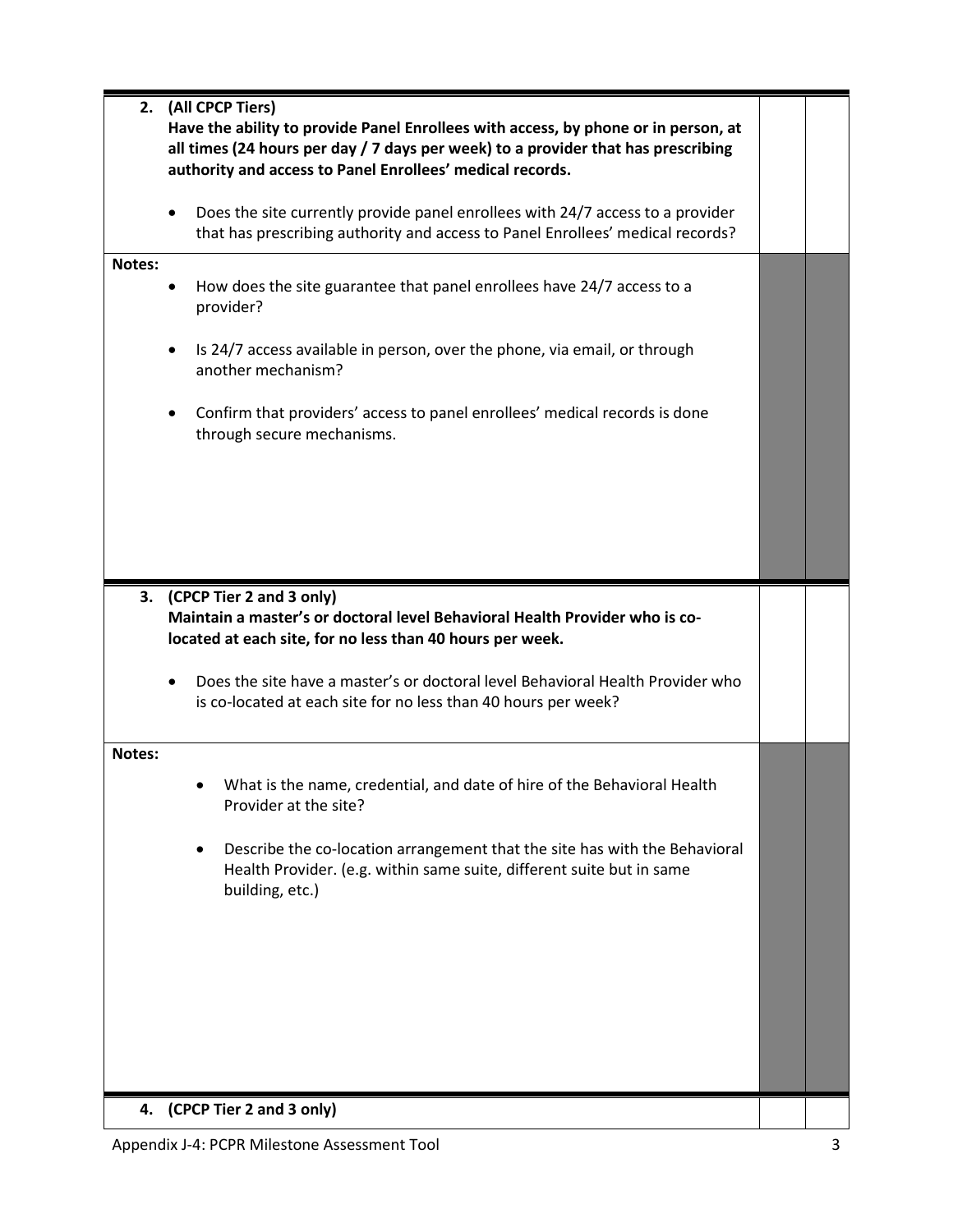|        | Possess the ability to schedule "first available" Behavioral Health Services<br>appointments with a master's or doctoral level Behavioral Health Provider at<br>each Participating Practice Site within 14 days from time of request. |  |
|--------|---------------------------------------------------------------------------------------------------------------------------------------------------------------------------------------------------------------------------------------|--|
|        | Does the site currently schedule "first available" behavioral health services<br>appointments with behavioral health provider within 14 days from time of<br>request?                                                                 |  |
| Notes: |                                                                                                                                                                                                                                       |  |
|        | Describe the process for scheduling appointments with behavioral health<br>providers within 14 days from time of request.                                                                                                             |  |
|        | What percentage of patients are scheduled for a Behavioral Health Services<br>appointment within 14 days from time of request?                                                                                                        |  |
|        | What is the average length of time the site takes to schedule "first<br>available" Behavioral Health Services appointment from time of request?                                                                                       |  |
|        | What does the site do if patients can't be scheduled for a Behavioral Health<br>Services appointment within 14 days from time of request?                                                                                             |  |
|        |                                                                                                                                                                                                                                       |  |
|        |                                                                                                                                                                                                                                       |  |
|        |                                                                                                                                                                                                                                       |  |
|        |                                                                                                                                                                                                                                       |  |
|        |                                                                                                                                                                                                                                       |  |
|        |                                                                                                                                                                                                                                       |  |
|        | 5. (CPCP Tier 3 only)                                                                                                                                                                                                                 |  |
|        | Maintain a psychiatrist, either internally or through a contractual arrangement,                                                                                                                                                      |  |
|        | who is co-located with Contractor, as part of the Multidisciplinary Care Team for<br>at least 8 hours a week.                                                                                                                         |  |
|        | Does the site maintain a co-located psychiatrist as part of the<br>Multidisciplinary Care Team for at least 8 hours a week?                                                                                                           |  |
| Notes: |                                                                                                                                                                                                                                       |  |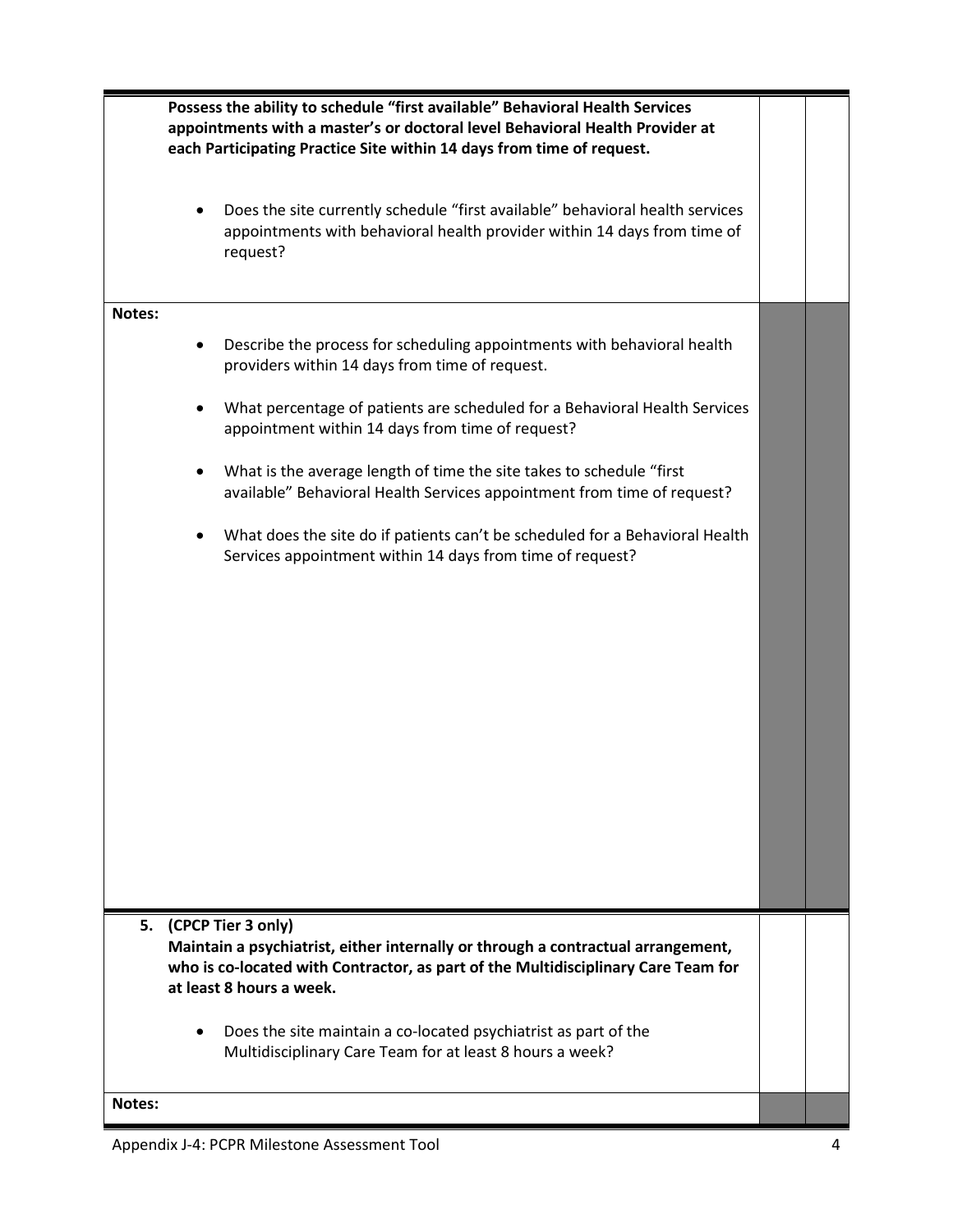|        |           | What is the name, credential, and date of hire of the psychiatrist?               |  |
|--------|-----------|-----------------------------------------------------------------------------------|--|
|        |           | Describe the co-location arrangement that the site has with the                   |  |
|        |           | psychiatrist. (e.g. within same suite, different suite but in same building,      |  |
|        |           | etc.)                                                                             |  |
|        |           |                                                                                   |  |
|        |           | How many psychiatrists are co-located with the site? How many hours per           |  |
|        |           | week does each psychiatrist work?                                                 |  |
|        |           |                                                                                   |  |
|        |           |                                                                                   |  |
|        |           |                                                                                   |  |
|        |           |                                                                                   |  |
|        |           |                                                                                   |  |
|        |           |                                                                                   |  |
|        |           |                                                                                   |  |
|        |           |                                                                                   |  |
|        |           |                                                                                   |  |
|        |           |                                                                                   |  |
| 6.     |           | (CPC Tier 3 only)                                                                 |  |
|        |           | Maintain a written agreement between Contractor and one or more of                |  |
|        |           | Contractor's Behavioral Health Providers or internal protocol document, as        |  |
|        |           | applicable, evidencing that Contractor has 24 hour / 7 day per week access to the |  |
|        |           | following components of the Behavioral Health record, for each Panel Enrollee:    |  |
|        |           | Diagnosis (or diagnoses, as applicable), Medication, and Acute Safety Issues.     |  |
|        |           |                                                                                   |  |
|        |           |                                                                                   |  |
|        |           | Does the site maintain a written agreement between the site and its               |  |
|        |           | <b>Behavioral Health Providers?</b>                                               |  |
|        |           |                                                                                   |  |
|        | $\bullet$ | Does the written agreement evidence that the site has 24/7 secure access          |  |
|        |           | to the Diagnosis, Medication, and Acute Safety Issues section in each             |  |
|        |           | member's Behavioral Health Record?                                                |  |
|        |           |                                                                                   |  |
| Notes: |           |                                                                                   |  |
|        |           | Describe the process for how providers have 24/7 secure access to the             |  |
|        |           | Diagnosis, Medication, and Acute Safety Issues section in each member's           |  |
|        |           | Behavioral Health Record.                                                         |  |
|        |           |                                                                                   |  |
|        |           |                                                                                   |  |
|        |           |                                                                                   |  |
|        |           |                                                                                   |  |
|        |           |                                                                                   |  |
|        |           |                                                                                   |  |
|        |           |                                                                                   |  |
|        |           |                                                                                   |  |
|        |           |                                                                                   |  |
|        |           |                                                                                   |  |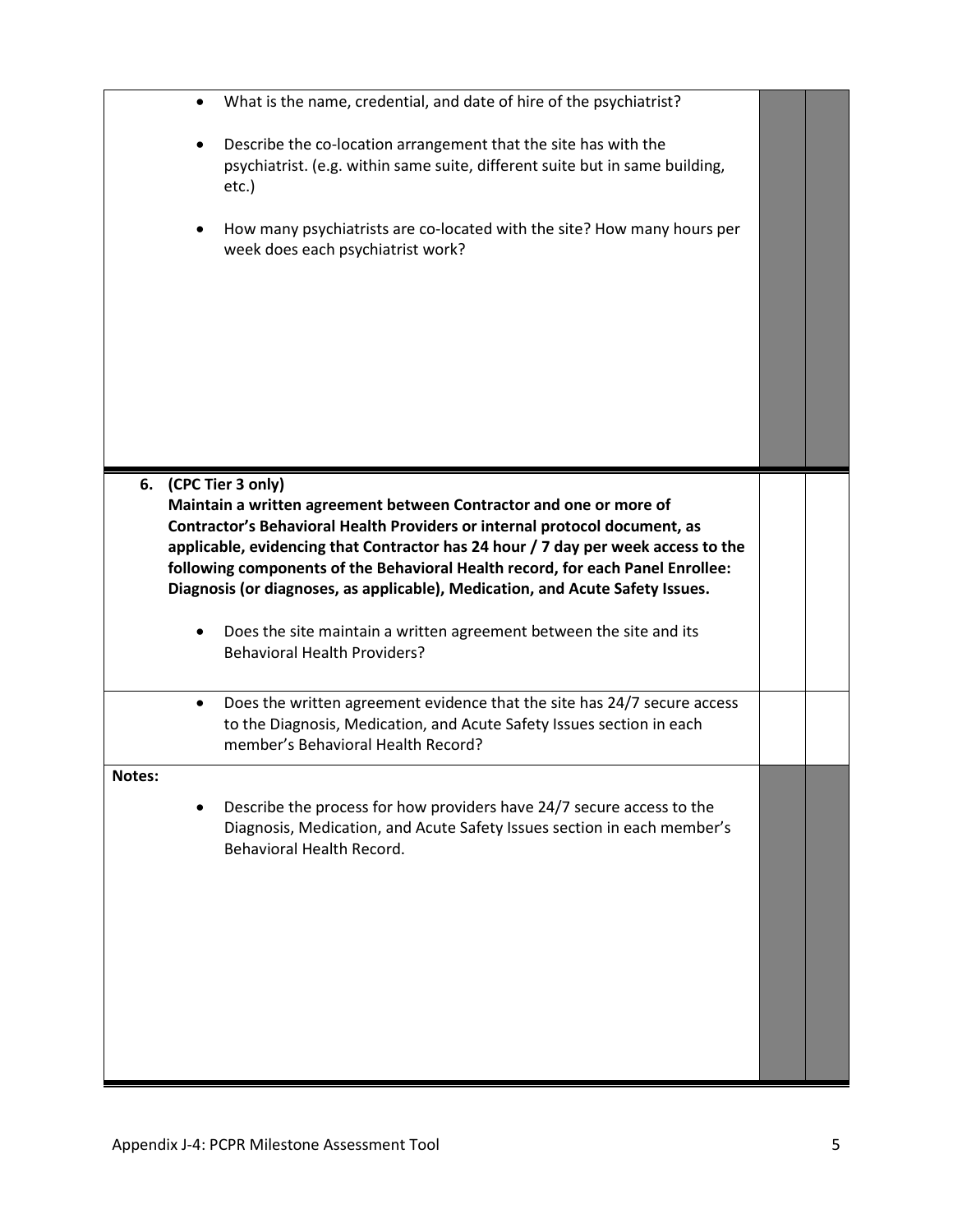## **B. Six Month Milestones**

- **1. Employ or provide through contractual arrangement, a Clinical Care Manager to coordinate and provide Clinical Care Management services. The Clinical Care Manager shall be a licensed clinical professional, and must be closely integrated with the Multidisciplinary Care Team, with a strong preference for co-location. The Clinical Care Manager's job duties, shall include, but are not limited to:**
- **a) Identifying Highest Risk Panel Enrollees.**
	- Does the clinical care manager identify highest risk panel enrollees?

## **Notes:**

- Describe the site's standardized process for identifying high risk members.
- Describe where the site documents high risk status. (e.g. registry, EMR)

- **b) Providing and Coordinating Clinical Care Management services for Highest Risk Panel Enrollees, including managing the development, implementation, and monitoring of the Integrated Care Plans.**
	- Does the clinical care manager provide and coordinate clinical care management services for Highest Risk Panel Enrollees?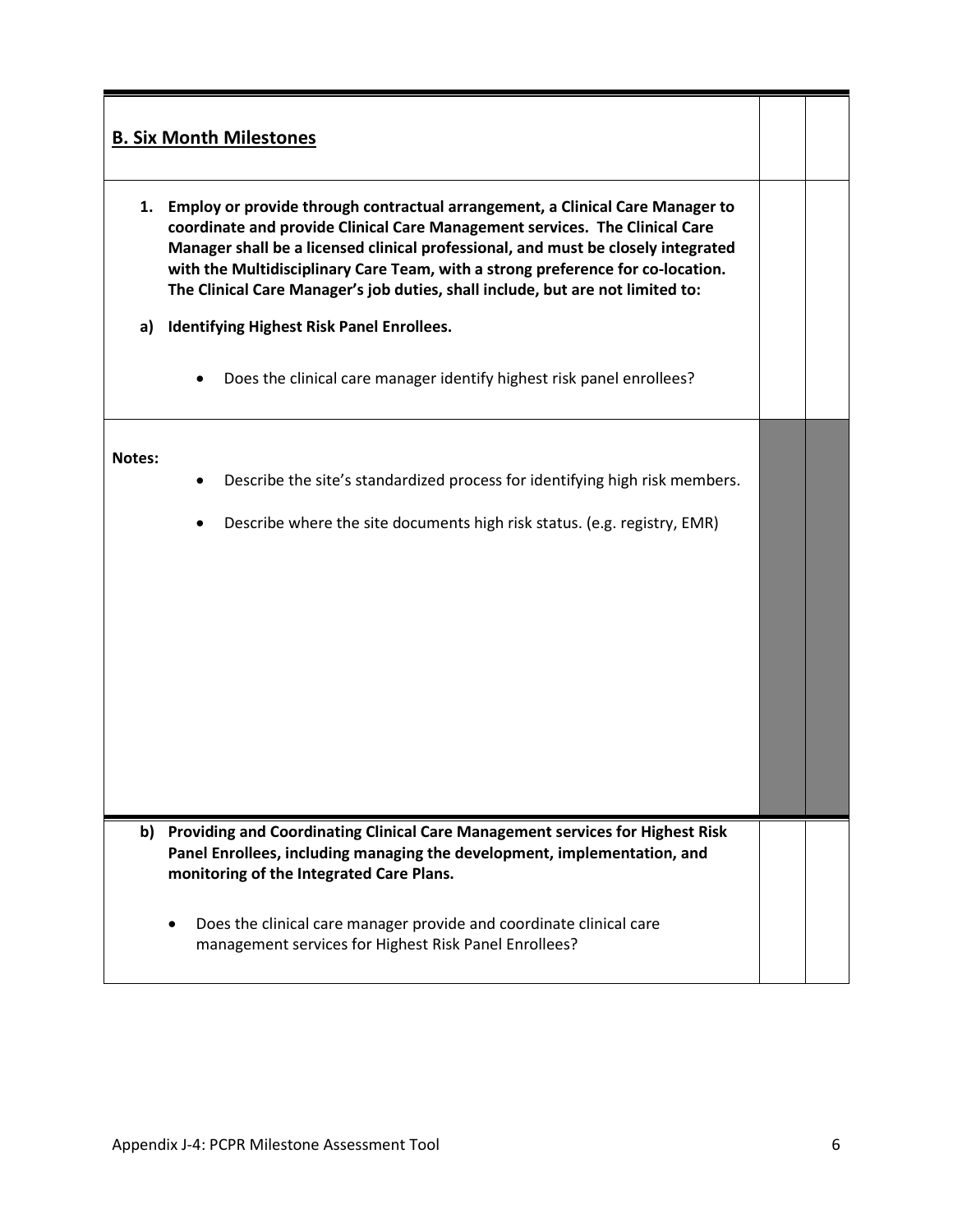| Notes: | How does the site determine which high risk members receive care<br>٠<br>management services?                                       |  |
|--------|-------------------------------------------------------------------------------------------------------------------------------------|--|
|        | Describe the process for developing, implementing, and monitoring<br>$\bullet$<br><b>Integrated Care Plans</b>                      |  |
|        | Make copies of 2 Integrated Care Plans that clearly show the site's<br>٠<br>approach to care management.                            |  |
|        |                                                                                                                                     |  |
|        |                                                                                                                                     |  |
|        |                                                                                                                                     |  |
|        |                                                                                                                                     |  |
|        | 2. Track the Behavioral Health screening and results of pediatric and adolescent<br>Panel Enrollees using the EMR.                  |  |
|        | Does the site use the EMR to track the behavioral health screening and results<br>٠<br>of pediatric and adolescent panel enrollees? |  |
| Notes: |                                                                                                                                     |  |
|        | Which standardized behavioral health screenings are a component of the<br>FMR?                                                      |  |
|        | Describe the process for entering screening results into the EMR.                                                                   |  |
|        |                                                                                                                                     |  |
|        |                                                                                                                                     |  |
|        |                                                                                                                                     |  |
|        |                                                                                                                                     |  |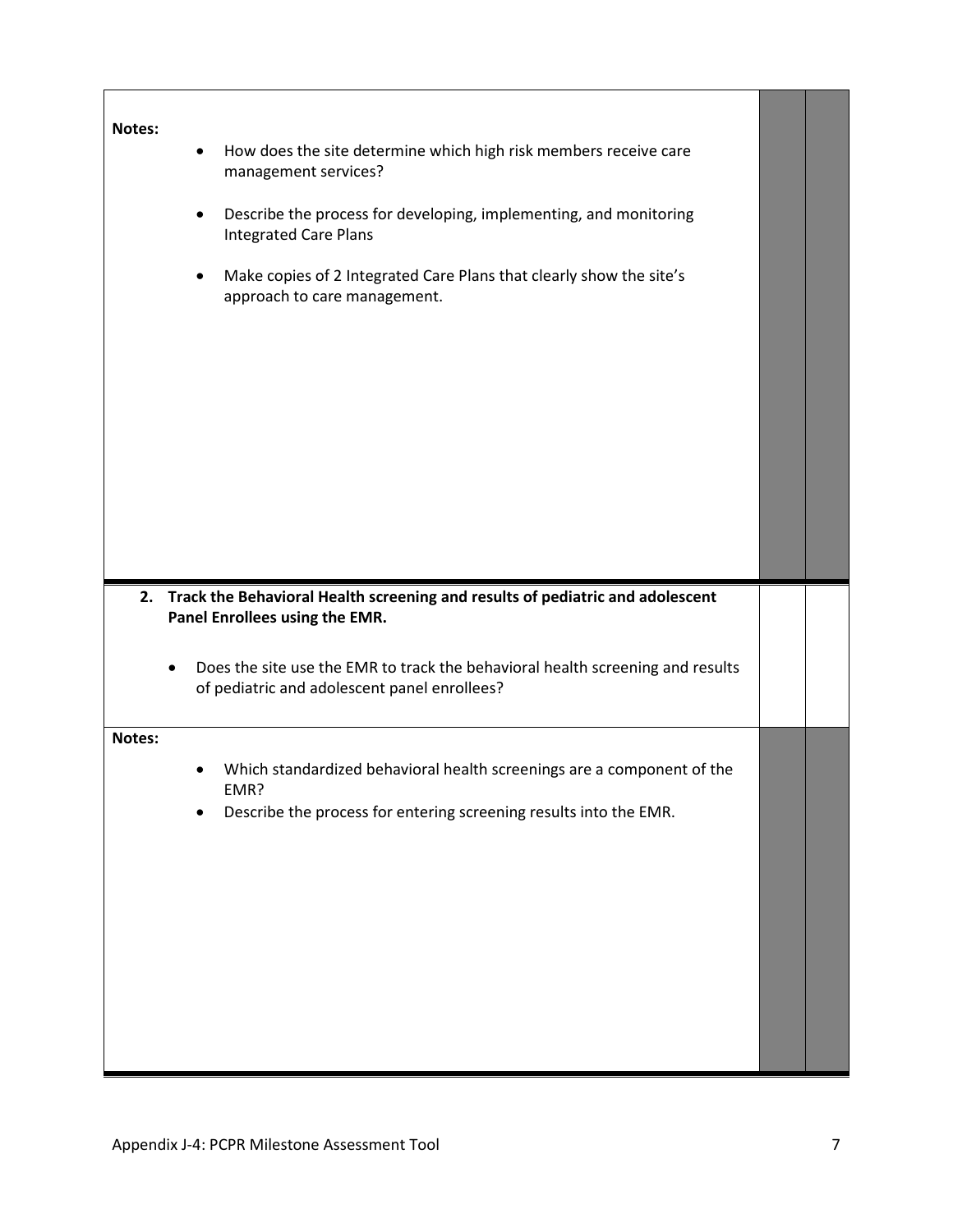## **C. Twelve Month Milestones 1. Demonstrate behavioral health integration, either through:** o **Having written agreements in place between Contractor and individual or organizational Behavioral Health Providers, if such agreements are necessary to facilitate the PCPR requirements to coordinate care and integrate Primary Care and Behavioral Health Services for Panel Enrollees. Each agreement shall include specifications as appropriate for access expectations between providers, protocols for joint problem solving, information sharing, Care Coordination / Clinical Care Management and provider-to-provider consultations, or;**  o **Through other means.** • Does the site have written agreements in place with behavioral health providers? **Notes:**  • Describe how the site integrates behavioral health with primary care. If applicable, what agreements do they have with Behavioral Health providers to formalize integration? (e.g. specifications as appropriate for access expectations between providers, protocols for joint problem solving, information sharing, Care Coordination Clinical Care Management and provider-to-provider consultations.) **2. Utilize Patient Registry to monitor and manage care for at least three chronic diseases, including one Behavioral Health condition, that are most prevalent amongst panel enrollees.** • Does the site utilize its patient registry to monitor and manage care for at least three chronic diseases, including one behavioral health condition?